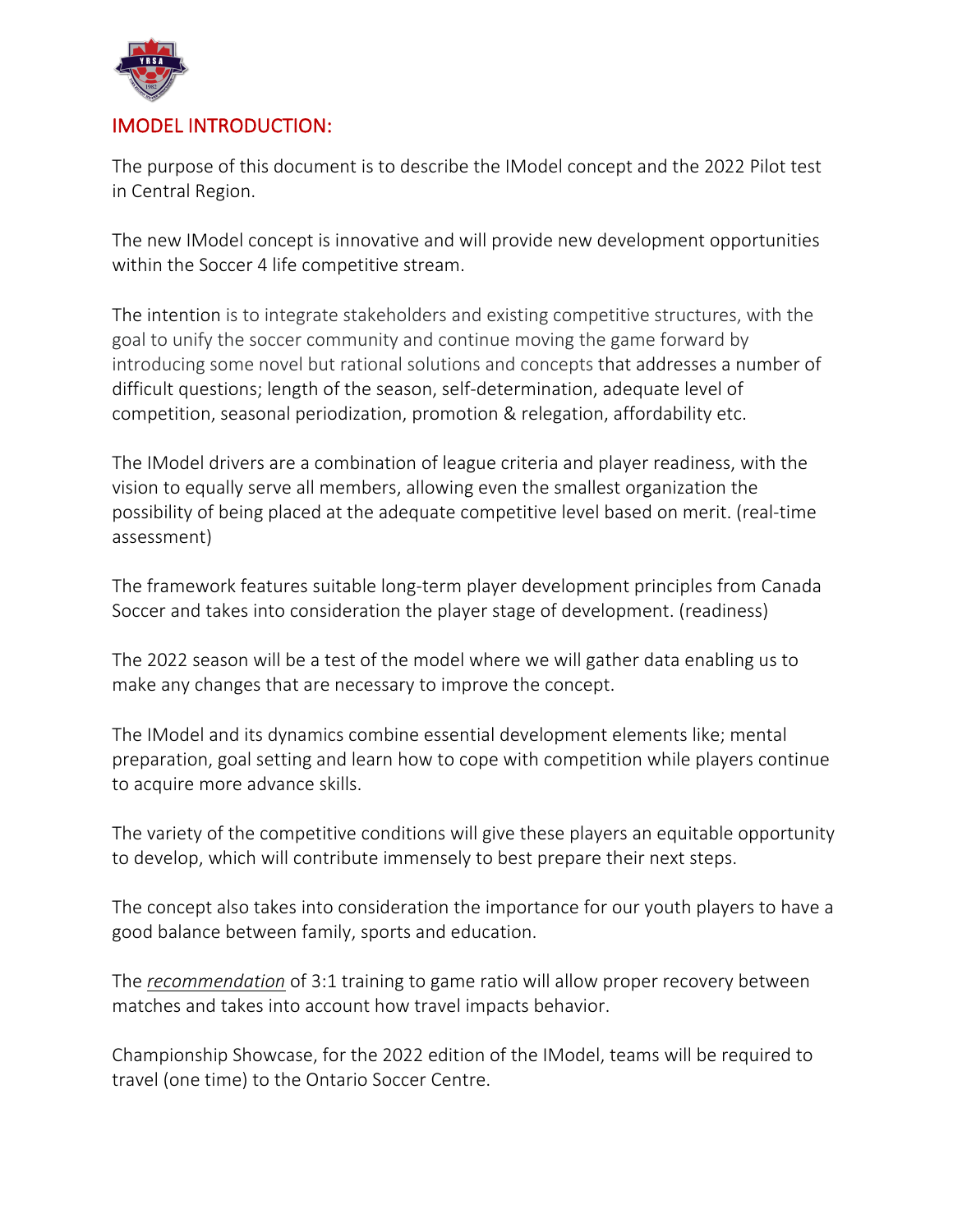Overall the IModel brings all members together and bridges many gaps giving more relevance to players in the Soccer 4 Life stream.

This framework underpins very important principles; affordability fairness, inclusiveness, competitiveness, and affordability with achievable goal setting.

The IModel Annual Cycle important information:

- Properly periodized both from the perspective of providing breaks and time off for players and teams throughout the annual calendar, as well as providing enough time between matches for training/recovery.
- Proper periodization is also achieved via a regularly scheduled with 2-week break in the summer, as well as a 6-week recovery period after season completion.
- Best prepare players for the modern game with an adequate level of competition.

|                               |                          |              | Jul |                             |  | Aug |  |  |  | Sep |                |  | Oct                        |                                                         |   |  |  | <b>Nov</b>              |                                 |  |   | Dec                  |  |                |           |
|-------------------------------|--------------------------|--------------|-----|-----------------------------|--|-----|--|--|--|-----|----------------|--|----------------------------|---------------------------------------------------------|---|--|--|-------------------------|---------------------------------|--|---|----------------------|--|----------------|-----------|
|                               |                          |              |     | 3 4 1 2 3 4 5 1 2 3         |  |     |  |  |  |     | $\overline{4}$ |  | 1 <sup>1</sup>             | $\overline{2}$                                          | 3 |  |  |                         |                                 |  | 4 |                      |  | $\overline{3}$ | $\vert 4$ |
| Winter Sports /<br>Pre-Season | <b>Qualifying Season</b> | <b>BREAK</b> |     | Competitive 1 Season        |  |     |  |  |  |     |                |  |                            | Championship<br>Showcase 1st<br>weekend in Nov<br>teams |   |  |  |                         | Recovery /<br><b>Transition</b> |  |   |                      |  |                |           |
|                               |                          |              |     | <b>Competitive 2 Season</b> |  |     |  |  |  |     |                |  | Conference<br>Championship |                                                         |   |  |  | Recovery/<br>Transition |                                 |  |   | <b>Winter Sports</b> |  |                |           |

## **Integrated Model - Annual Cycle**

Blackout dates:

• Recognizing the importance of Club and Academy programming that may include friendlies, tournaments, and specific showcase events. The league schedule will accommodate two (2) blackout dates per team throughout the season for these important activities.

Requirements:

- A minimum of 8 teams are required to form a District Qualifying Season.
- The existing regional level of play is integrated in the IModel as Competitive 1.
- Competitive 1 and Competitive 2 will be populated from teams advancing from the Qualifying Season.
- Competitive 1 will accommodate up to a maximum of 14 girls/14 boys teams per